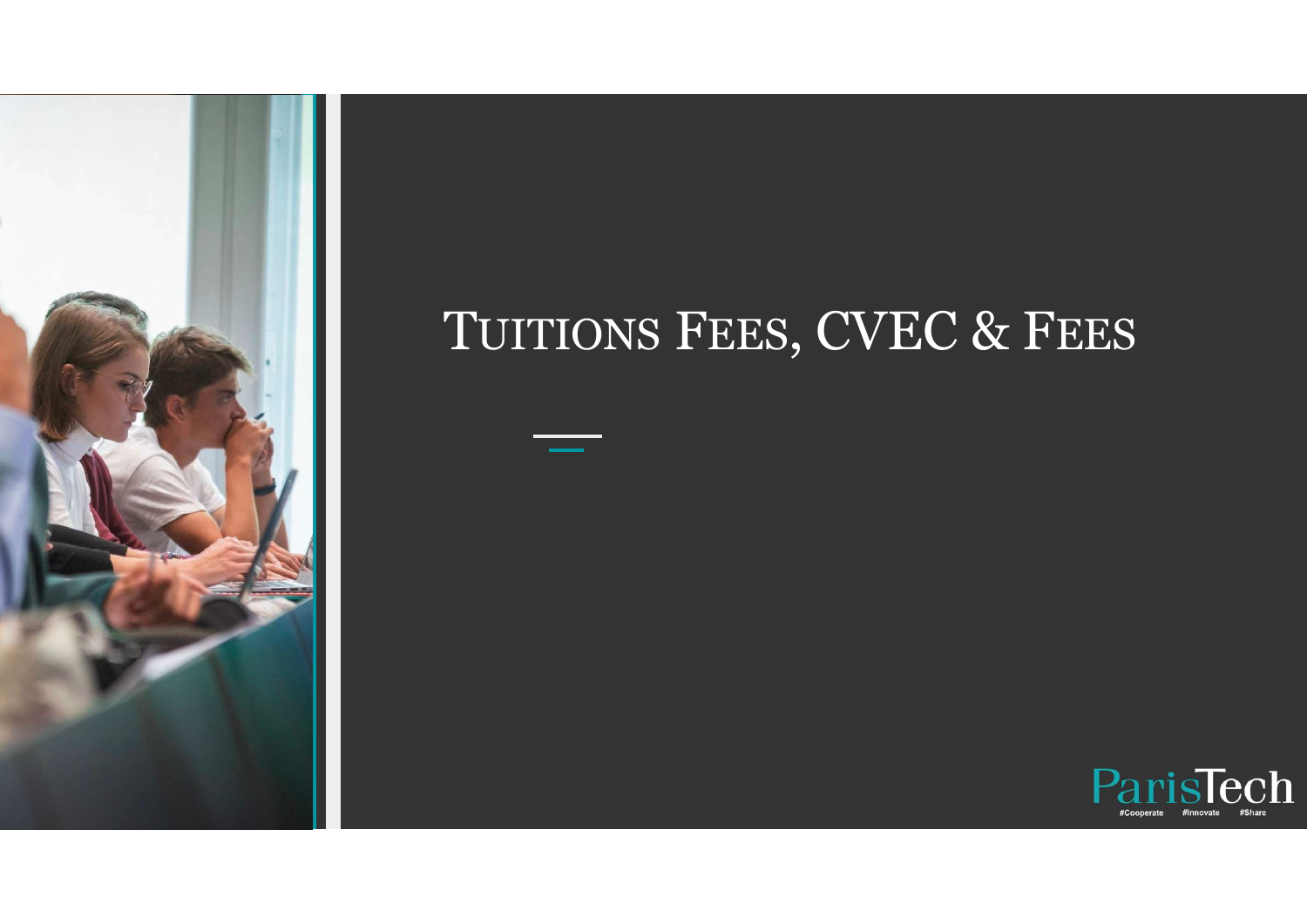| NB: Full cost of a "Diplôme d'ingénieur*"<br>per year = $17000C$ (on average) |                    | <b>NORMAL PRICE FOR</b><br><b>NON-EUROPEAN STUDENTS</b>            |                   | PRICE FOR CSC SCHOLARS<br>(INDIVIDUAL APPLICANTS)              |                   | PRICE FOR CSC SCHOLARS WITHIN A DOUBLE DEGREE (DD)<br>AND/OR COMING FROM A PARTNER UNIVERSITY |                   |                                                               |
|-------------------------------------------------------------------------------|--------------------|--------------------------------------------------------------------|-------------------|----------------------------------------------------------------|-------------------|-----------------------------------------------------------------------------------------------|-------------------|---------------------------------------------------------------|
|                                                                               |                    |                                                                    |                   |                                                                |                   |                                                                                               |                   |                                                               |
|                                                                               |                    | <b>Tuition fees</b>                                                | $CVEC**$          | <b>Tuition fees</b>                                            | <b>CVEC</b>       | <b>Tuition fees</b>                                                                           | <b>CVEC</b>       | List of partner<br>universities (DD and<br>others)            |
| <b>AGROPARISTECH</b>                                                          | 1st year in France | 4 290 €                                                            | 92€               | 4 290 €                                                        | 92 $\varepsilon$  | $1765 \,\mathrm{C}$                                                                           | $92 \text{ } \in$ | DD Tongji, all partner<br>universities of ParisTech           |
|                                                                               | 2nd year in France | 4 290€                                                             | $92 \text{ } \in$ | 4 290€                                                         | $92 \text{ } \in$ | 4290€                                                                                         | $92 \text{ } \in$ |                                                               |
| <b>ARTS ET MÉTIERS</b><br><b>SCIENCES ET</b><br><b>TECHNOLOGIES</b>           | 1st year in France | 3370€                                                              | 92 $\epsilon$     | 3 370 €                                                        | 92 $\varepsilon$  | 3370E                                                                                         | $92 \text{ } \in$ |                                                               |
|                                                                               | 2nd year in France | 3370€                                                              | 92 $\epsilon$     | 3370C                                                          | 92 $\varepsilon$  | 3 370 $\mathbb{C}$                                                                            | 92 $\epsilon$     |                                                               |
| <b>CHIMIE PARISTECH-</b><br><b>PSL</b>                                        | 1st year in France | 3570E                                                              | 92€               | 1785€                                                          | 92 $\epsilon$     | $0 \in$                                                                                       | $92 \text{ } \in$ |                                                               |
|                                                                               | 2nd year in France | 3570E                                                              | 92 €              | 1785€                                                          | 92 €              | $0 \in$                                                                                       | $92 \text{ } \in$ |                                                               |
| <b>ECOLE DES PONTS</b><br><b>PARISTECH</b>                                    | 1st year in France | $6300 \text{ } \in \text{(tuition)} +$<br>975 $\varepsilon$ (fees) | $92 \text{ } \in$ | $3150 \text{ } \in \text{(tution)} +$<br>975 $\in$ (fees)      | $92 \text{ } \in$ | $3150 \text{ } \in \text{(tution)} +$<br>975 $\varepsilon$ (fees)                             | 92 $\epsilon$     | DD Tongi, XJTU                                                |
|                                                                               |                    | n/a                                                                | n/a               | n/a                                                            | n/a               | $o \in$ (tuition) +<br>975 $\in$ (fees)                                                       | 92 $\epsilon$     | DD SEU, Tsinghua<br>University                                |
|                                                                               | 2nd year in France | $6300 \text{ } \in \text{(tution)} +$<br>975 $\varepsilon$ (fees)  | $92 \text{ } \in$ | $3150 \text{ } \in \text{(tution)} +$<br>975 $\epsilon$ (fees) | 92 $\epsilon$     | $3150 \text{ } \in \text{(tution)} +$<br>975 $\epsilon$ (fees)                                | 92 $\epsilon$     | DD Tongi University,<br>XJTU                                  |
|                                                                               |                    | n/a                                                                | n/a               | n/a                                                            | n/a               | o tuition + $975C$ fees                                                                       | 92C               | DD SEU, Tsinghua                                              |
| <b>ESPCI PARIS - PSL</b>                                                      | 1st year in France | 850 $\varepsilon$                                                  | $92 \text{ } \in$ | 150 €                                                          | $92 \text{ } \in$ | $0 \in$                                                                                       | 92C               |                                                               |
|                                                                               | 2nd year in France | 850€                                                               | $92 \text{ } \in$ | 150€                                                           | $92 \text{ } \in$ | $\mathbf{0} \in$                                                                              | 92 $\epsilon$     |                                                               |
| <b>INSTITUT D'OPTIQUE</b><br><b>GRADUATE SCHOOL</b>                           | 1st year in France | 5000C                                                              | $92 \text{ } \in$ | 2 900 $\mathbb{C}$                                             | $92 \text{ } \in$ | 2900 $\epsilon$                                                                               | 92C               | <b>DD HUST</b>                                                |
|                                                                               | 2nd year in France | $5000 \text{ }\mathbb{C}$                                          | 92 $\epsilon$     | 2 900 $\epsilon$                                               | $92 \text{ } \in$ | 2 900 $\mathbf \epsilon$                                                                      | 92 $\epsilon$     |                                                               |
| <b>MINES PARISTECH-</b><br><b>PSL</b>                                         | 1st year in France | 5500C                                                              | $92 \text{ } \in$ | 3500C                                                          | 92 $\epsilon$     | $0,00 \in$                                                                                    | 92C               | DD SJTU, ZJU                                                  |
|                                                                               | 2nd year in France | 5500C                                                              | 92 $\epsilon$     | 3500E                                                          | 92 $\epsilon$     | 3500€<br>$0,00 \in$                                                                           | 92C<br>92C        | $\overline{\mathrm{DD}\,\mathrm{ZJU}}$<br>DD SJTU - SPEIT *** |